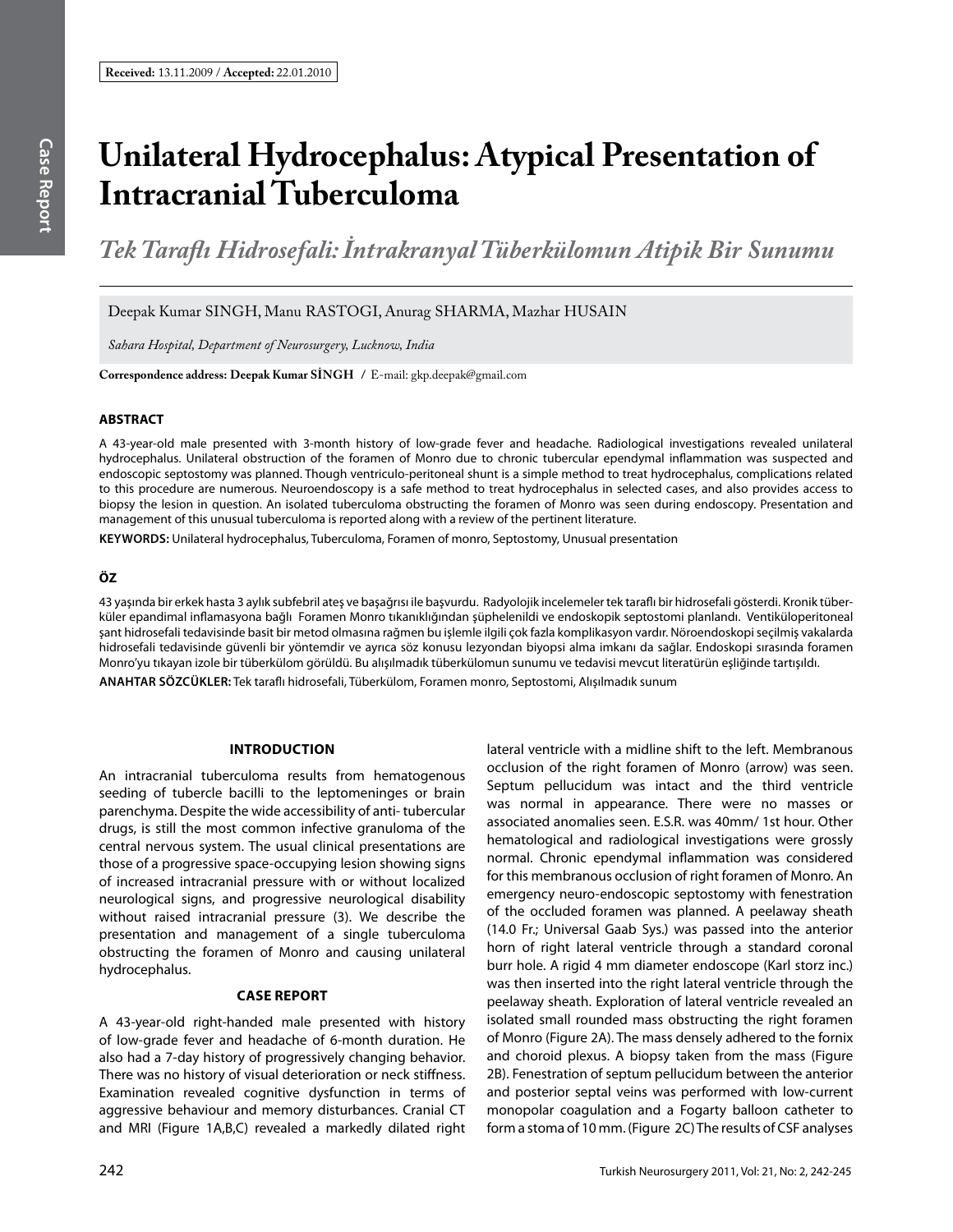

**Figure 1: A)** CT head showing asymmetrical hydrocephalus. **B-C)** MRI T2W axial and coronal images showing asymmetrical enlargement of the right ventricle. Apparent membranous occlusion of the right Foramen of Monro is also seen (arrow head).



**Figure 2:** Peroperative endoscopic images. **A)** A single tuberculoma obstructing the foramen (Note the choroid plexus and thalamostriate vein signifying the Foramen of Monro). **B)** Biopsy being taken from the mass. **C)** Septostomy performed between the anterior and posterior septal veins.

and histopathological examination of excised tissue mass revealed a small necrotizing granulomas with surrounding lymphocyte accumulation, epithelial cells and Langhans giant cells. The appearance was consistent with that of a tuberculoma. (Figure 3) The cognitive functions of the patient improved significantly after surgery. He was discharged on the 7th post-operative day on oral anti-tubercular drugs and was asymptomatic at 2-month follow-up.

#### **DIscussIon**

Tuberculomas of the brain account for 20 to 30 percent of intracranial tumors in developing countries (13). Tuberculomas develop due to local expansion of a "Rich focus" within the brain parenchyma. They may also originate in the meninges, and may be found in the superficial cortex.

 Tuberculomas may be multiple or miliary (6), although most patients have a single or confluent large granuloma with a necrotic centre.

MRI is the diagnostic modality of choice. Tuberculomas are isointense with grey matter on Tl-weighted MR images. The lesions show central hyperintensity on T2-weighted images. A hypointense ring may be present within the wall of the tuberculoma on T2-weighted images. Most tuberculomas are further outlined by a collar of high signal, resulting from oedema, on T2-weighted images. Tuberculomas,typically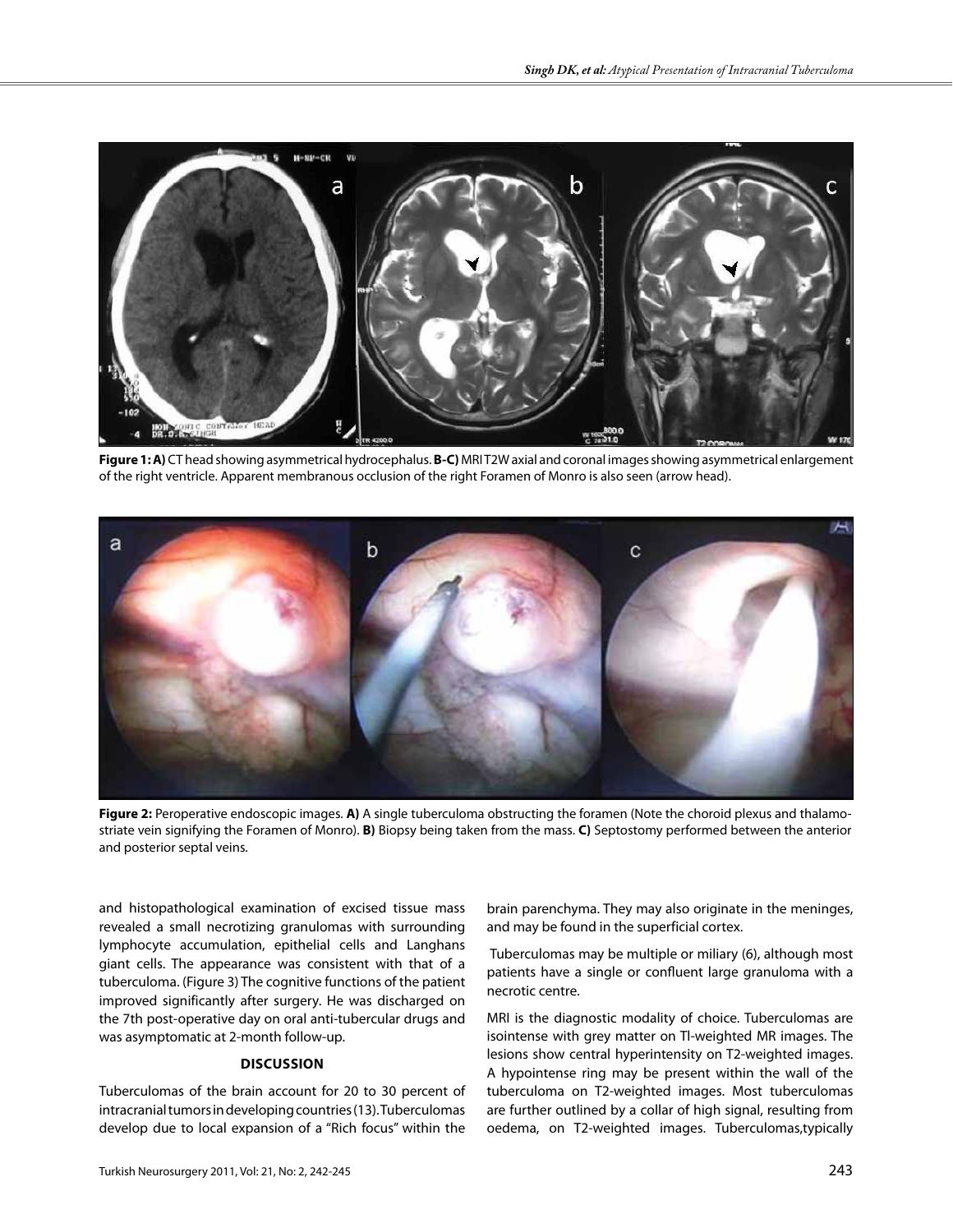

**Figure 3:** Small necrotizing granulomas (arrowheads) with surrounding lymphocyte accumulation, epithelial cells and Langhans giant cells. (HE-100X).

"enhance" in a solid or ring pattern after the intravenous administration of gadopentetate dimeglumine (4,7). The CT/ MRI diagnosis of tuberculoma is largely presumptive in the absence of its nonspecific appearance.

The accurate diagnosis of tuberculoma is not possible until the brain lesion in question is subjected to histopathological examination as a similar picture can be produced by neoplasms, other granulomatous diseases or viral, fungal and bacterial infections obstructing the foramen of Monro on one side. Serological evidence of tuberculosis may prove useful in the absence of histopathological confirmation. Gene amplification by the polymerase chain reaction (PCR) to identify mycobacterial DNA has been used with great sensitivity and specificity and offers great promise for rapid diagnosis if available (1).

Intracranial tuberculoma has been described at various locations in both the supratentorial and infratentorial compartments. Clinically, it is seen in adults and is

characterized by a lengthy course. The clinical features depend on location and include headache, vomiting, blurring of vision, focal seizures, weakness of limbs and neck tilt. The tuberculoma in this case report obstructed the foramen of Monro on one side, resulting in unilateral hydrocephalus.

Oi et al. (12) classified unilateral hydrocephalus into four categories. According to this categorization, category 1 is congenital atresia of the foramen of Monro. Category 2 is morphological obstruction of the foramen of Monro. Functional obstruction of the foramen is category 3, whereas hydrocephalus due to unbalanced intracranial compliance or unilateral parenchymal change falls into category 4. The clinical significance of this classification is questionable and adds nothing to management.

Although ventriculo-peritoneal shunt is a simple method for immediate relief of symptoms associated with hydrocephalus, the complications related to VP shunts are many with a reported incidence of 24–47%, of which abdominal complications are reported to occur in 25% (5). Other rare complications include migration of the peritoneal catheter, spontaneous umbilical CSF fistula, overdrainage, and cervical myelopathy (2,11). Endoscopic fenestration of the occluded foramen of Monro or septum pellucidum is an encouraging method of establishing a CSF pathway.

Endoscopic septostomy is safe, less invasive and results in few complications. Intraoperative navigation and a biportal approach are helpful in establishing the intraoperative orientation in difficult cases (8).

When a diagnosis of tuberculoma is considered, a trial of antituberculous therapy should be instituted even without histopathological confirmation. However, the response to chemotherapy varies as these lesions are known to increase in size on treatment, adding to problem of management (14). Mayer et al. (10) suggested triple drug therapy for the first 3 months. The use of steroids is controversial (10). The optimal duration of treatment is uncertain, although treatment for more than 1 year is advocated by most clinicians (9).

Individualizing the treatment is the key to successful management of intracranial tuberculomas, as in our case where the raised intracranial pressure was successfully treated by endoscopic septostomy followed by antituberculosis drugs to stamp out the disease.

#### **ConclusIon**

An intracranial tuberculoma is a potentially curable disease that must be differentiated from other intracranial spaceoccupying lesions. Early diagnosis and prompt therapy with antituberculous drugs are important in preventing mortality and reducing morbidity. Hydrocephalus due to meningitis or tuberculoma obstructing the CSF pathway can be effectively treated with neuroendoscopic third ventriculostomy or septostomy wherever indicated. Intraoperative navigation and a biportal approach are helpful in establishing orientation in difficult cases with multiple septa formation